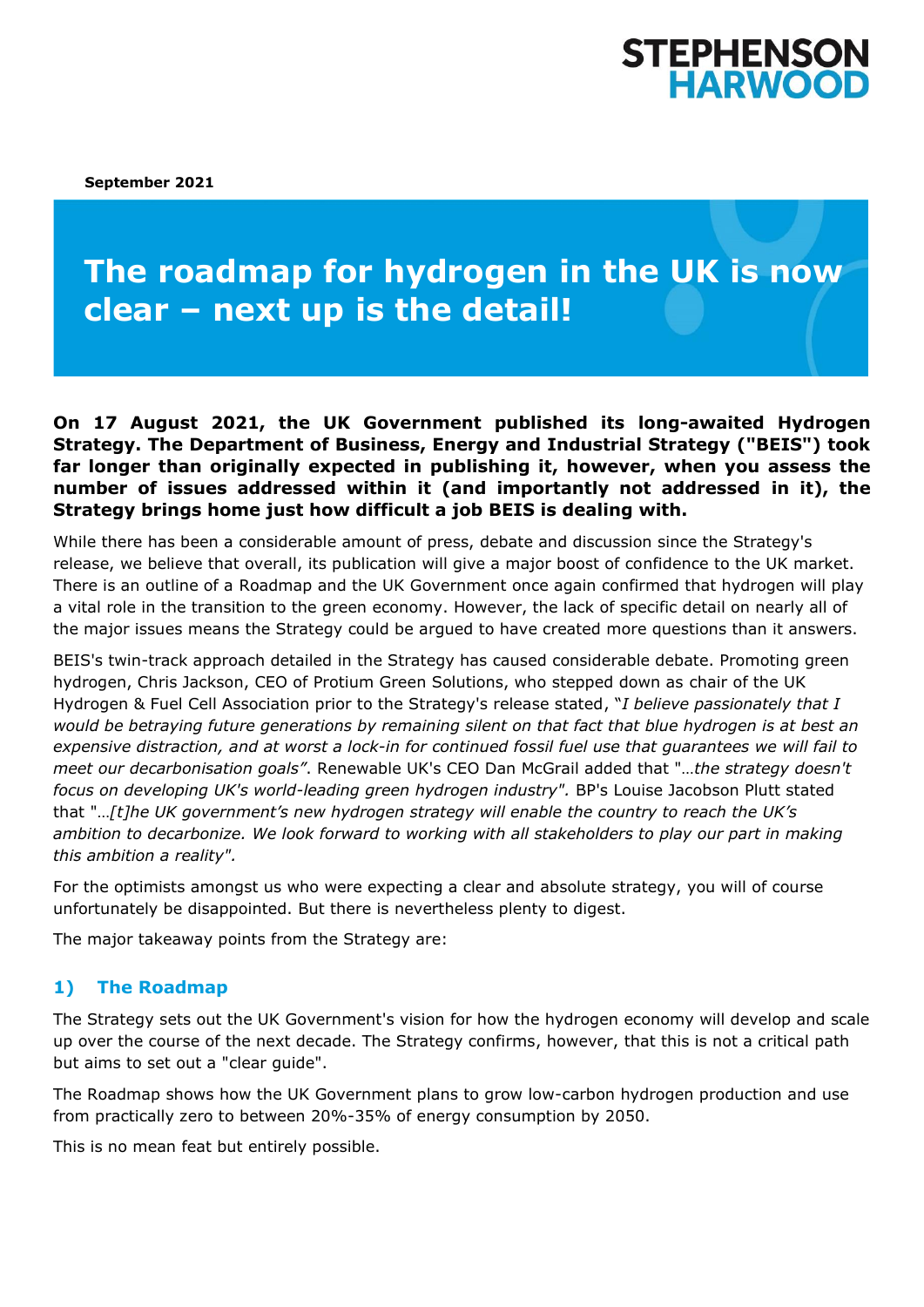#### Figure 2.1: Hydrogen economy 2020s Roadmap



## **2) The UK Hydrogen Market**

The Government has confirmed its ambition to be a global leader of hydrogen and have 5GW of low carbon hydrogen production capacity by 2030 for use across the country.

While some commentators were hoping for higher target capacity, it is important to note that there is however, almost no low carbon production of hydrogen currently in the UK. Current UK hydrogen production and use is nearly entirely in chemicals and refineries. Furthermore, the hydrogen produced is primarily reliant on natural gas and does not currently use any carbon capture technology.

While we completely agree aspirational targets are good news for all involved, we support the Government setting out an achievable and realistic target which hopefully will ultimately be exceeded.

The Strategy takes a holistic approach to developing the UK hydrogen sector and stresses that hydrogen can support the decarbonisation of "hard to electrify" sectors. Encouragingly, the Strategy states that the Government is "*aware of a potential pipeline of over 15GW of projects".* 

To give an indication of the current landscape, Figure 1.3 in the Strategy helpfully highlights all the publicly announced electrolytic and CCUS enabled hydrogen projects in the UK.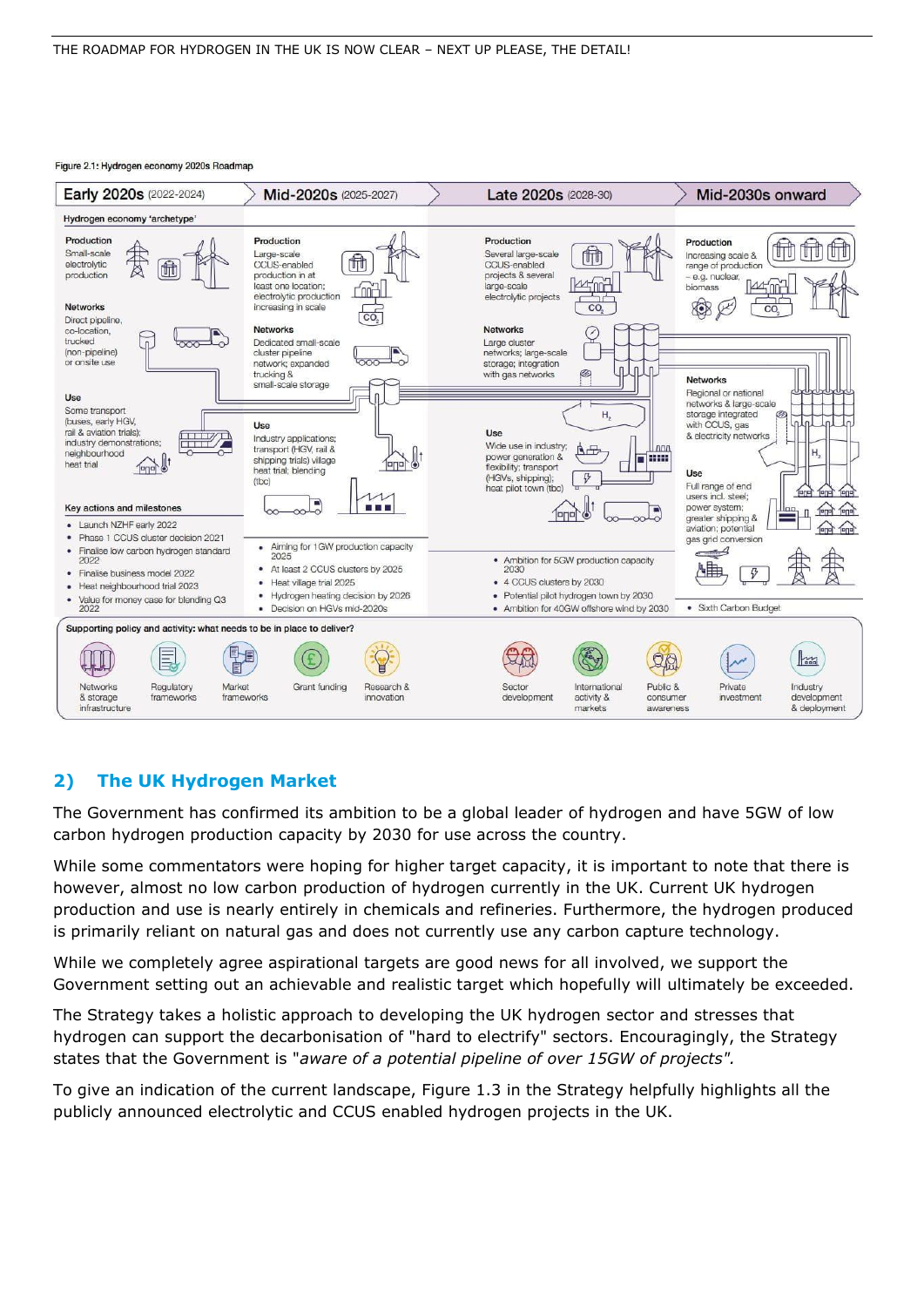

In terms of what the increase in hydrogen consumption would look like in order to meet the Government's goal by 2050, Figure 1.2 in the Strategy sets out the magnitude of the potential for hydrogen stakeholders (and the short-term and long-term challenges for BEIS managing the expansion).



% = hydrogen as proportion of total energy consumption in 2050

Hydrogen demand (pink area) and proportion of final energy consumption in 2050 (%). The central range is based on illustrative net-zero consistent scenarios in the sixth carbon budget impact assessment and the full range is based on the whole range from hydrogen strategy analytical annex. Source: [UK hydrogen strategy.](https://www.gov.uk/government/publications/uk-hydrogen-strategy)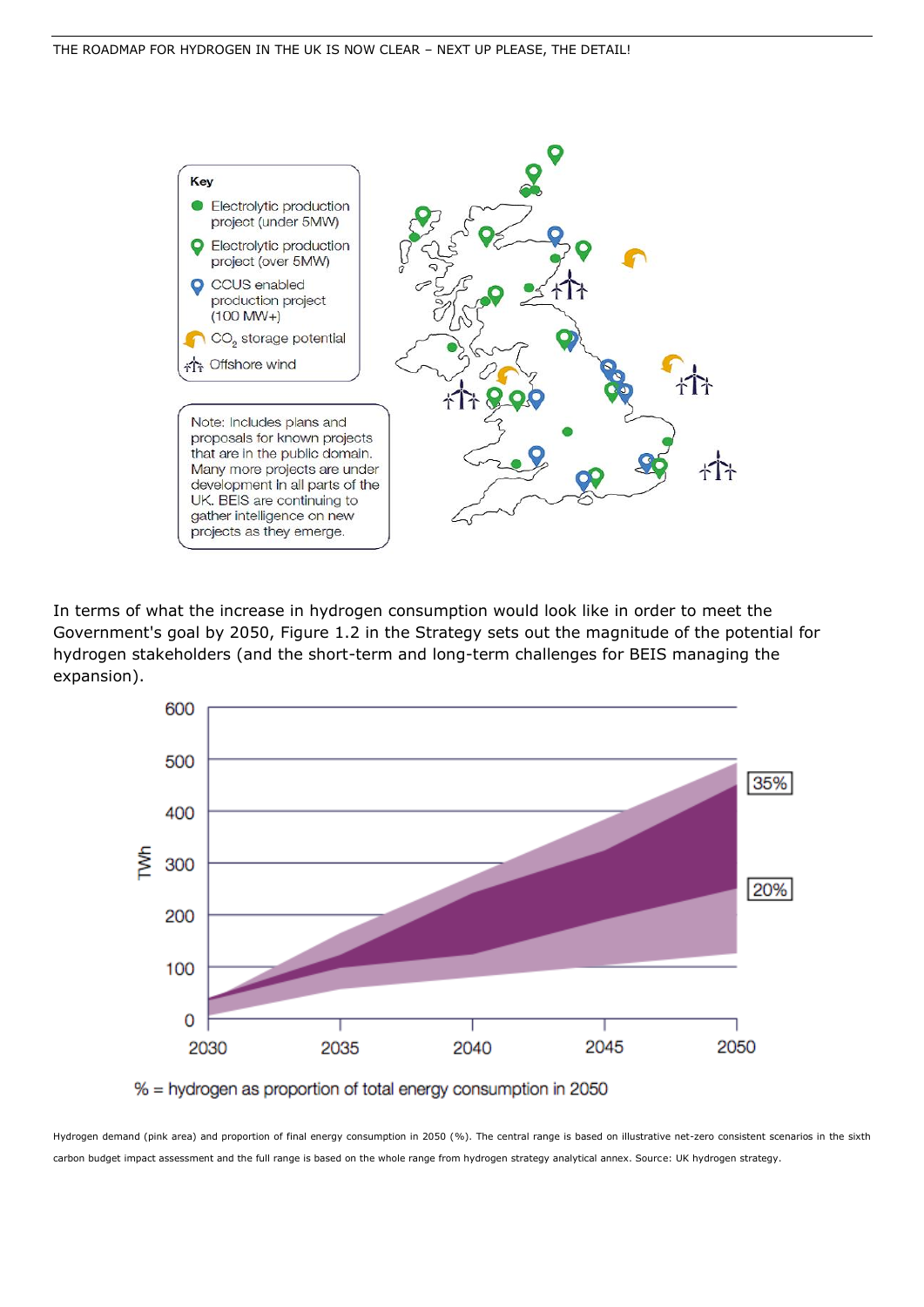## **3) Twin-track approach & Business Models**

The Government confirmed that a twin-track approach capitalises on the UK's potential to produce large quantities of both electrolytic "green" and CCUS enabled "blue" hydrogen. As expected, this approach has immediately led to a resurfacing of tensions between supporters of green and blue hydrogen.

The colour associated with hydrogen ultimately is based upon its production method. Green hydrogen is made using electrolysers powered by renewable electricity, while blue hydrogen is made using natural gas, with the resulting emissions captured and stored.



Source: BP's CEO's LinkedIn 7 September 2021

The Strategy somewhat surprisingly focuses on blue hydrogen and the development of industrial clusters deploying CCUS technology. Information about early-stage green hydrogen in particular, is relatively light throughout the Strategy.

While the Strategy states that further detail on the production strategy will be published in 2021, to support the UK's technology know-how and storage potential and to scale up CCUS across the country, the Government will deploy £1billion to support CCUS technology and infrastructure up to 2025.

Interested parties will of course have a close eye on the carbon capture track 1 cluster announcement due in October 2021. Five projects across the UK have reached the required standard which was premised on the project being able to demonstrate credibly that (1) they could be operational by 2030, (2) be located within the UK, and (3) meet the definition criteria of a CCUS cluster.

The Strategy also confirmed that it will set out details of a revenue mechanism to bring through earlystage private investment in industrial carbon capture and hydrogen projects. The majority of stakeholders considered that the Government would follow its success in offshore wind and select Contract for Difference (CFD) as its preferred business model. The consultation detailed further in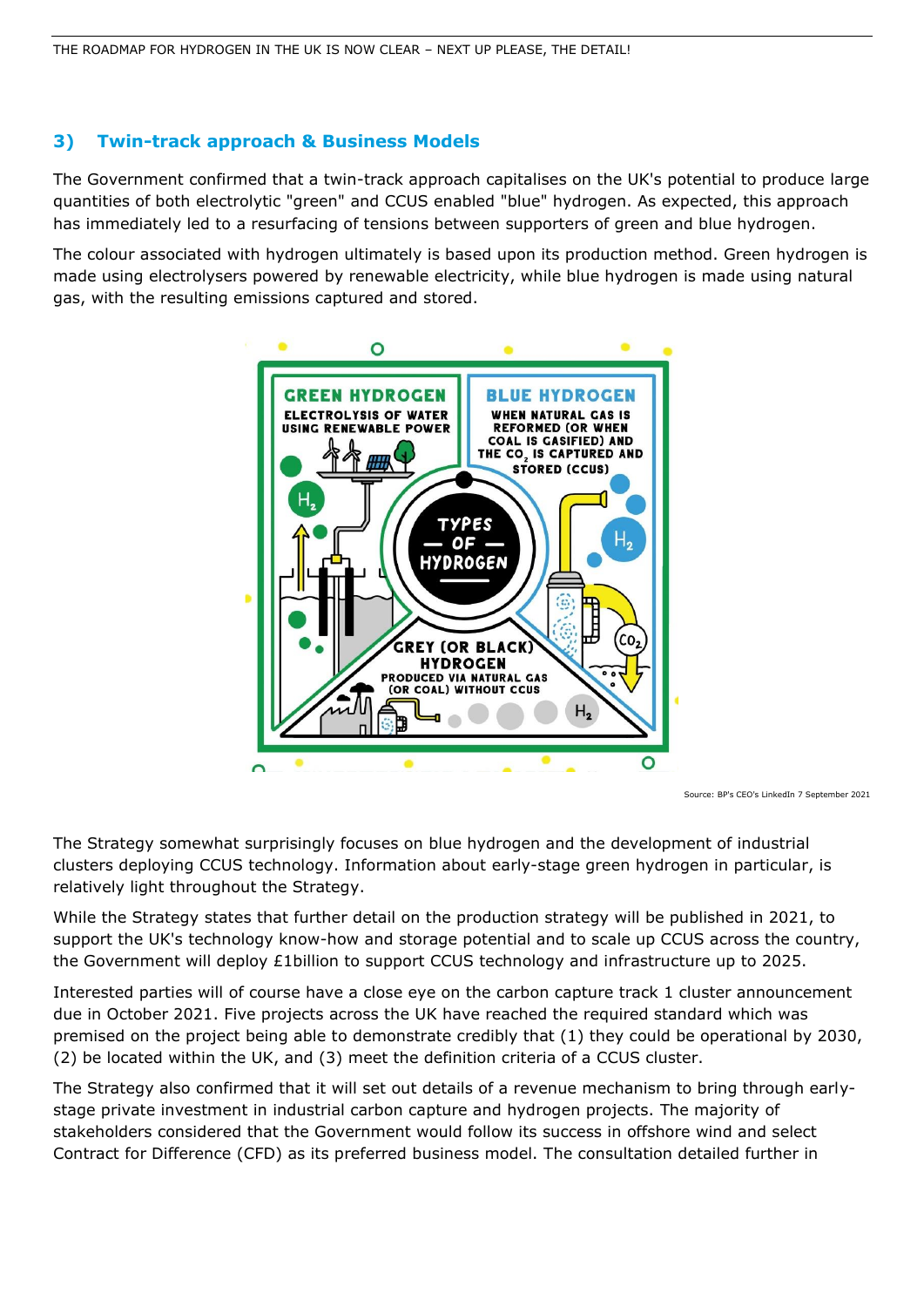Section 4 below proposed several different options. The ultimate aim, of course, being to develop a business model which incentives the production and use of low carbon hydrogen in the UK.

This is a major part of the puzzle. While the debate will no doubt rage on about whether the UK should have followed Germany's approach of promoting green hydrogen, the UK has backed both colours and it is critical that it sets out mechanisms for both that promotes and enables investment as quickly as possible.

In May 2021, [S&P Global Platts reported](https://www.spglobal.com/platts/en/market-insights/latest-news/electric-power/052521-uk-to-move-away-from-colors-in-hydrogen-strategy-beis-director) that [Rita Wadey](https://twitter.com/ritawadey?ref_src=twsrc%5Egoogle%7Ctwcamp%5Eserp%7Ctwgr%5Eauthor) who is BEIS's hydrogen economy deputy director said that, rather than "blue" or "green", the UK would *"consider carbon intensity as the primary factor in market development".*

Encouragingly, the twin track approach and Strategy are due to be updated in early 2022.

## **4) Consultations**

On the same day that the Strategy was released, the UK Government also published the following consultations which close in October 2021:

#### **1) Hydrogen Business Model**

- a. Provide longer terms revenue support to hydrogen producers to overcome the cost gap between low carbon hydrogen and higher carbon fuels.
- b. Consultation is open to all, but the Government is keen to hear from project developers, financial investors and trade associations.
- c. Closing date: 25 October 2021

Design of a business model for low carbon hydrogen - GOV.UK (www.gov.uk)

#### **2) Design of the Net Zero Hydrogen Fund**

- a. Aimed at designing the Fund to maximise its benefits, while ensuring value for money.
- b. The ultimate aim is de-risking private sector investment and reducing the lifetime costs of low carbon hydrogen project.
- c. Closing date: 25 October 2021

Designing the Net Zero Hydrogen Fund - GOV.UK (www.gov.uk)

#### **3) UK Low Carbon Hydrogen Standard**

- a. There is no definition of what "low carbon" hydrogen is. The definition however, is critically important when considering hydrogen production methods such as nuclear, DDC and CCUS.
- b. The Government seeks input on a methodology for calculating GHG emissions associated with hydrogen production and a subsequent greenhouse gas emissions threshold against which different low carbon hydrogen production pathways would be measured.
- c. Closing date: 25 October 2021

Designing a UK low carbon hydrogen standard - GOV.UK (www.gov.uk)

While it is extremely encouraging that Government is engaging with industry, we are keen to see the findings of such consultations be collated and implemented where possible as quickly as possible.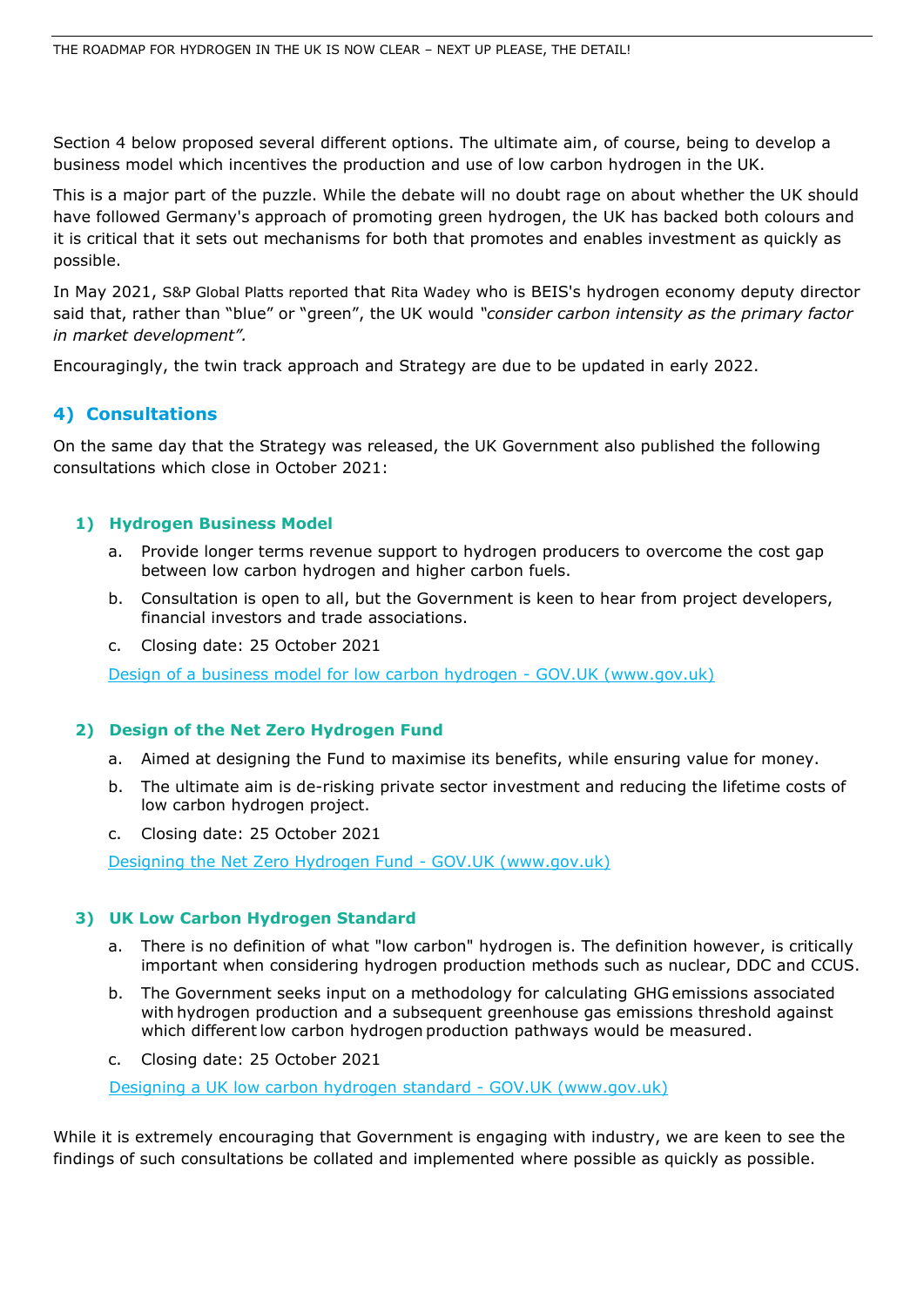## **5) Competitions**

While most of the competitions had already been announced by the UK Government, the Strategy confirmed the following competitions;

- A £240m for government co-investment in production capacity through the Net Zero Hydrogen Fund;
- Designing the Net Zero Hydrogen Fund GOV.UK (www.gov.uk)
- A £1billion fund to accelerate commercialisation of low-carbon technologies and systems for net zero; Net Zero Innovation Portfolio - GOV.UK (www.gov.uk)

A £315m Industrial Energy Transformation Fund; Industrial Energy Transformation Fund - GOV.UK (www.gov.uk)

- £20m Industrial Fuel Switching Competition (which is now closed); and
- £60m Low Carbon Hydrogen Supply 2 Competition. Low Carbon Hydrogen Supply 2 Competition (Closed) - GOV.UK (www.gov.uk)

These competitions are critical to the continued technological development in the sector and welcome news to all involved.

## **6) Policy and Regulatory Uncertainty**

In May 2021 in anticipation of the Strategy, we published the *["Regulation & Licence Highway -](https://www.offshoreenergylaw.com/sites/default/files/pdf/Regulation%20%26%20Licence%20Highway_Key%20milestones%20in%20UK%20hydrogen%20projects.pdf) Key [milestones in UK hydrogen projects](https://www.offshoreenergylaw.com/sites/default/files/pdf/Regulation%20%26%20Licence%20Highway_Key%20milestones%20in%20UK%20hydrogen%20projects.pdf)*" article which gave our readers an overview of the relevant regulations and policies to be complied with when undertaking a hydrogen project in the UK. In that article, we stressed that an increasing number of hydrogen projects were already progressing towards final investment decisions, with some already having commenced construction.

At that time, there was no comprehensive regulatory framework for production, transportation and/or storage of hydrogen, leaving stakeholders facing a patchwork of rules and policies.

Unfortunately, the Strategy has done nothing to resolve this issue or more importantly, abate the need for early adopters to come up with imaginative solutions to navigate the regulatory and policy frameworks that were enacted before the emergence of hydrogen as a realistic fuel source.

As lawyers, we of course give this issue considerable consideration and given the importance of this issue to stakeholders across the country, we will shortly publish an article specifically analysing the Strategy from a regulatory and policy perspective.

## **7) Scotland & Wales**

Having an aligned approach across the country will only promote hydrogen development in the short and long term. The Strategy recognises this and outlines the plans for Scotland and Wales.

Scotland is already home to a number of world-leading hydrogen demonstration and commercial hydrogen projects.

The Scottish Government published a Hydrogen Policy Statement in December 2020. This will be followed up in March 2021 by the UK and Scottish Governments outlining plans to each invest £50m as part of the Heads of Terms for the Island Growth Deal to support the future economic prosperity of Orkney, Shetland and the Outer Hebrides. This Deal includes several projects providing support for hydrogen.